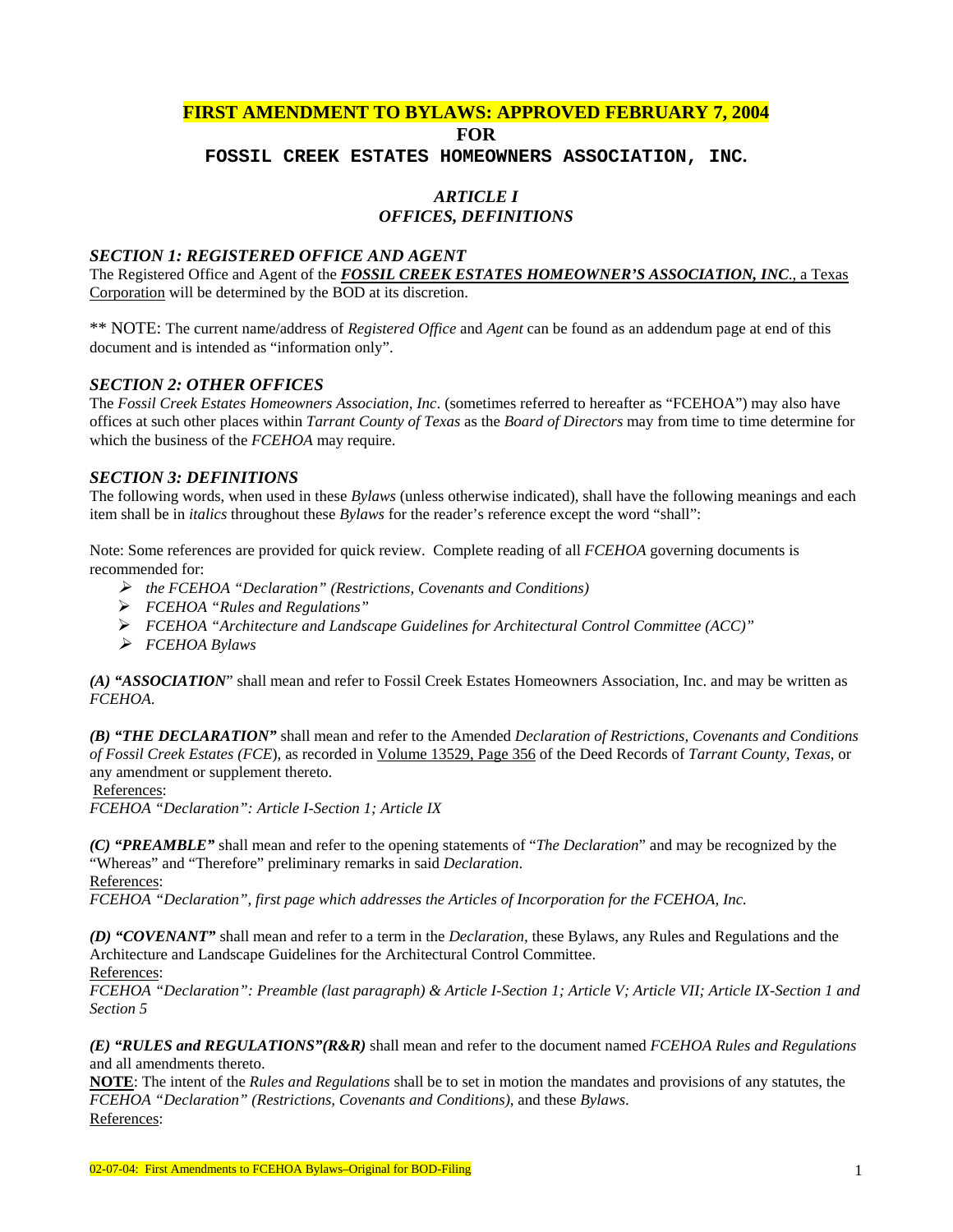*FCEHOA "Declaration": Article III-Section 3; Article III-Section 4(h); Article IX-Section 11 and Section 12 FCEHOA "Rules and Regulations"* 

*(F) "ARCHITECTURE AND LANDSCAPE GUIDELINES FOR THE ARCHITECTURAL CONTROL COMMITTEE (ACC)"* shall mean and refer to guidelines governing architectural control in *FCEHOA*.

NOTE: the intent of the architecture control and landscape guidelines shall be to set in motion the mandates and provisions of any statutes, the *FCEHOA "Declaration" (Restrictions, Covenants and Conditions)*, and these *Bylaws*. References:

*FCEHOA "Declaration": Article III-Section 3; Article III-Section 4(h); Article VI; Article VII; Article IX- Section 11, 12 FCEHOA "Architecture and Landscape Guidelines for the ACC"* 

*(G) "BYLAWS"* shall mean and refer to this document entitled *Bylaws of the Fossil Creek Estates Homeowners Association, Inc.* and all amendments thereto. These *Bylaws* shall declare the operational functions and administrative duties of the *FCEHOA*.

References:

*FCEHOA "Declaration": Article III-Section 4 FCEHOA "Declaration": Article IX-Section 12* 

*(H) "SHALL"* shall mean and refer to a required directive and obligation to provide or comply and is not an option.

*(I) "THE PROPERTIES"* shall mean and refer to all existing properties and additions thereto, which are subject to the said "*Declaration"* and any and all amendments or supplements thereto*.*  References:

*FCEHOA "Declaration": Article I-Section 1; Article II-Section 1/Exhibit A* 

*(J) "COMMON PROPERTIES"* shall mean and refer to those areas of land designated by the Declaration as such and/or shown on any recorded subdivision plat of *The Properties* devoted to the common use and enjoyment of the *Members* of the *FCEHOA*.

References:

*FCEHOA "Declaration": Article I-Section 1; Article II-Section 1/Exhibit A; Article IV-Section 1 FCEHOA "Rules and Regulations"*

*(K) "LOT"* shall mean and refer to any plot of land shown upon any recorded subdivision plat of *The Properties*, with the exception of *Common Properties* as defined by the Declaration.

References: *FCEHOA "Declaration': Article I-Section 1; Article VI; Article VII FCEHOA "Rules and Regulation" FCEHOA "Architecture and Landscape Guidelines for the ACC"* 

*(L) "OWNER*" shall mean and refer to the *FCEHOA* record owner, whether one or more persons or entities, of the fee simple title to any *Lot* or Living Unit which is a part of *The Properties*, but notwithstanding any applicable theory of the mortgage, shall not mean or refer to the mortgage unless and until such mortgagee has acquired title pursuant to foreclosure or any proceeding in lieu of foreclosure.

References: *FCEHOA "Declaration": Article I- Section 1; Article III-Section 2&3 FCEHOA "Rules and Regulations" FCEHOA "Architecture and Landscape Guidelines for the ACC"* 

*(M) "MEMBER"* shall mean and refer to every person or entity who is a *FCEHOA* record owner of any *Lot* in *Fossil Creek Estates (FCE)*.

References:

*FCEHOA "Declaration": Article III-Section 2 & 3 FCEHOA "Rules and Regulations" FCEHOA Bylaws* 

 *(N) "QUALIFIED MEMBER" (QM)* shall mean and refer to a *FCEHOA* member who qualifies:

to be entitled to vote pursuant to Article III of the *FCEHOA* "*Declaration"*; and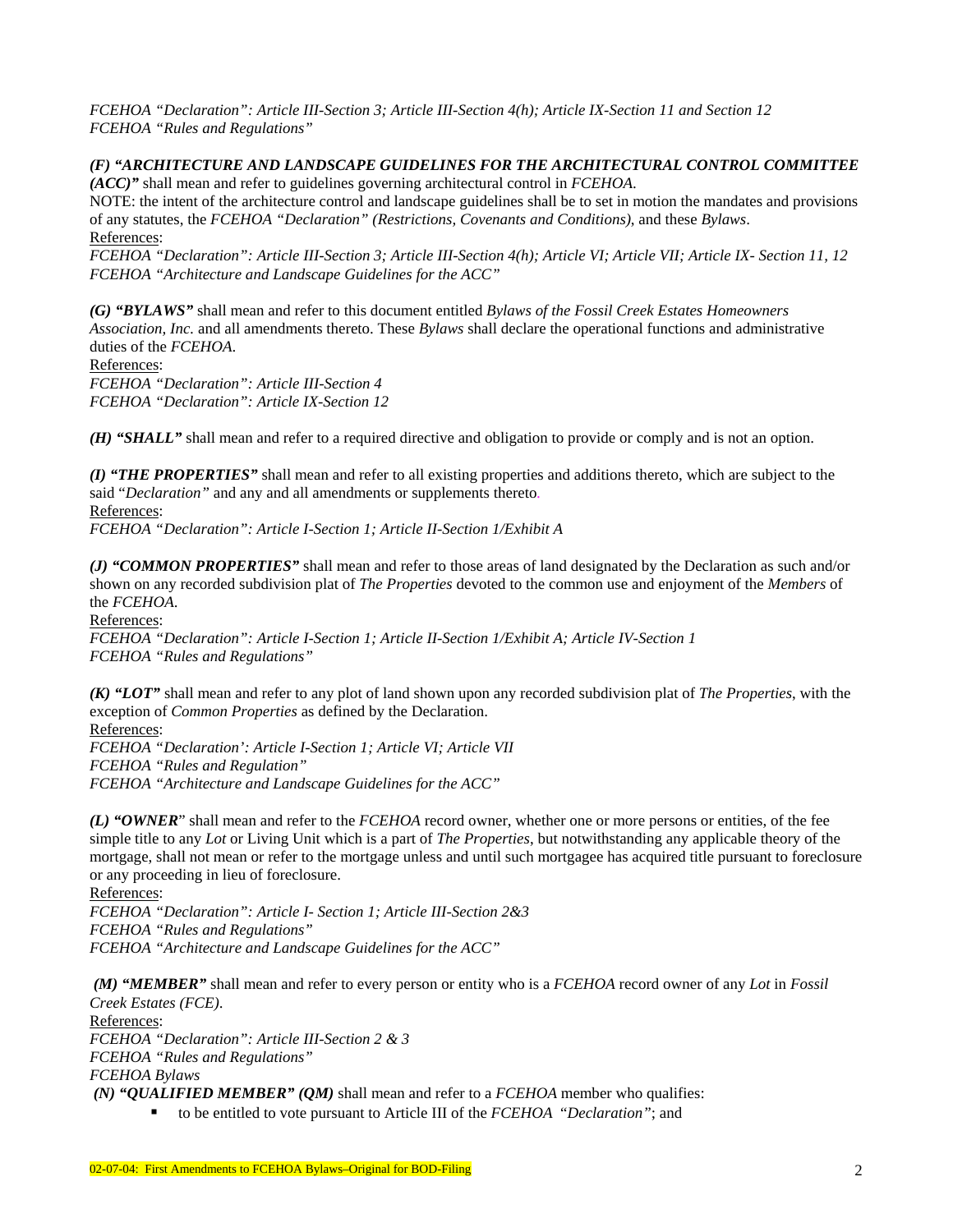who is not more than 30 days delinquent in payment of any *FCEHOA* dues or special assessments generally applicable to all members.

References:

*FCEHOA "Declaration": Article III-Section 2(a)* 

*(O) "PROXY"* shall mean and refer to as being a written authorization for one person to act for another person in the act of voting in *FCEHOA*.

References:

*FCEHOA Bylaws: Article II-Section 3, 4* 

*(P) "VALIDATE"* shall mean and refer to the act which is required to establish authentication.

References:

*FCEHOA Bylaws: Article II, Section 4* 

*(Q) "MAJORITY"* (Webster Definition) shall mean and refer to a number which is more than half of the total number of a given vote. This term will be represented in these *Bylaws* and will be the measurement to determine the number of winning votes.

References:

*FCEHOA Bylaws: Article II-Section 5; Article V-Section 1(c)* 

*(R) "PLURALITY"* refers to a method of measuring to indicate the "greatest amount" as defined in the Webster Dictionary. An example of this process is counting votes to determine the election of a Board of Director. A candidate shall be elected by a plurality vote (most votes) for available *BOD* position.

 *(S) "CUMULATIVE"* is a term which refers to increasing, adding, accumulative. Cumulative voting, in any form, is not permitted in any act of *FCEHOA* voting. The *FCEHOA* voting processes require that any *QM* (entitled to vote) has only one vote per homeowner/lot.

**Example correct voting:** If there are four candidates running for a *BOD* position, only one vote can be cast (per homeowner).

**Incorrect Voting**: Cumulative voting is when one homeowner cast multiple votes for only one candidate and it is this process which is not allowed.

References: *FCEHOA Bylaws: Article II-Section 5* 

 *(T)* **"***WITH or WITHOUT CAUSE"* is a legal statement which means any *BOD* cannot sue the remaining *BOD* or the *FCEHOA* for their removal, whatever is the reason (resigning, removal, death, anything). As a legal statement, it is essential this clause remain. This is to PROTECT each *BOD* and the *FCEHOA* homeowners. References: This clause will be found in *Article V/Section 5* and *Article VII/Section 4* of these *Bylaws*.

*(U) "DEVELOPER"* shall mean and refer to the corporation, Fossil Estates Partners, Ltd.; a Texas limited partnership which is no longer contracted to represent the *FCEHOA.* References: *FCEHOA "Declaration" (Restrictions, Covenants and Conditions)* 

### *ARTICLE II MEMBERSHIP AND VOTING RIGHTS*

#### *SECTION 1: MEMBERSHIP*

Every person or entity, who is a *FCEHOA* record owner of any *Lot* which is subject by covenants or record to assessment by the *FCEHOA*, shall be a *Member* of the *FCEHOA*. Any person or entity who acquired any such fee or undivided fee interest shall be deemed to have accepted membership and assumed all obligations thereof.

 $\triangleright$  Any such person or entity who holds such interest merely as security for the performance of an obligation shall not be a member.

### *SECTION 2: VOTING RIGHTS*

The *FCEHOA* shall have one class of voting membership.

¾ Those *Members* shall be *Owners* entitled to one vote for each *Lot* in which they hold the interest required for *Membership*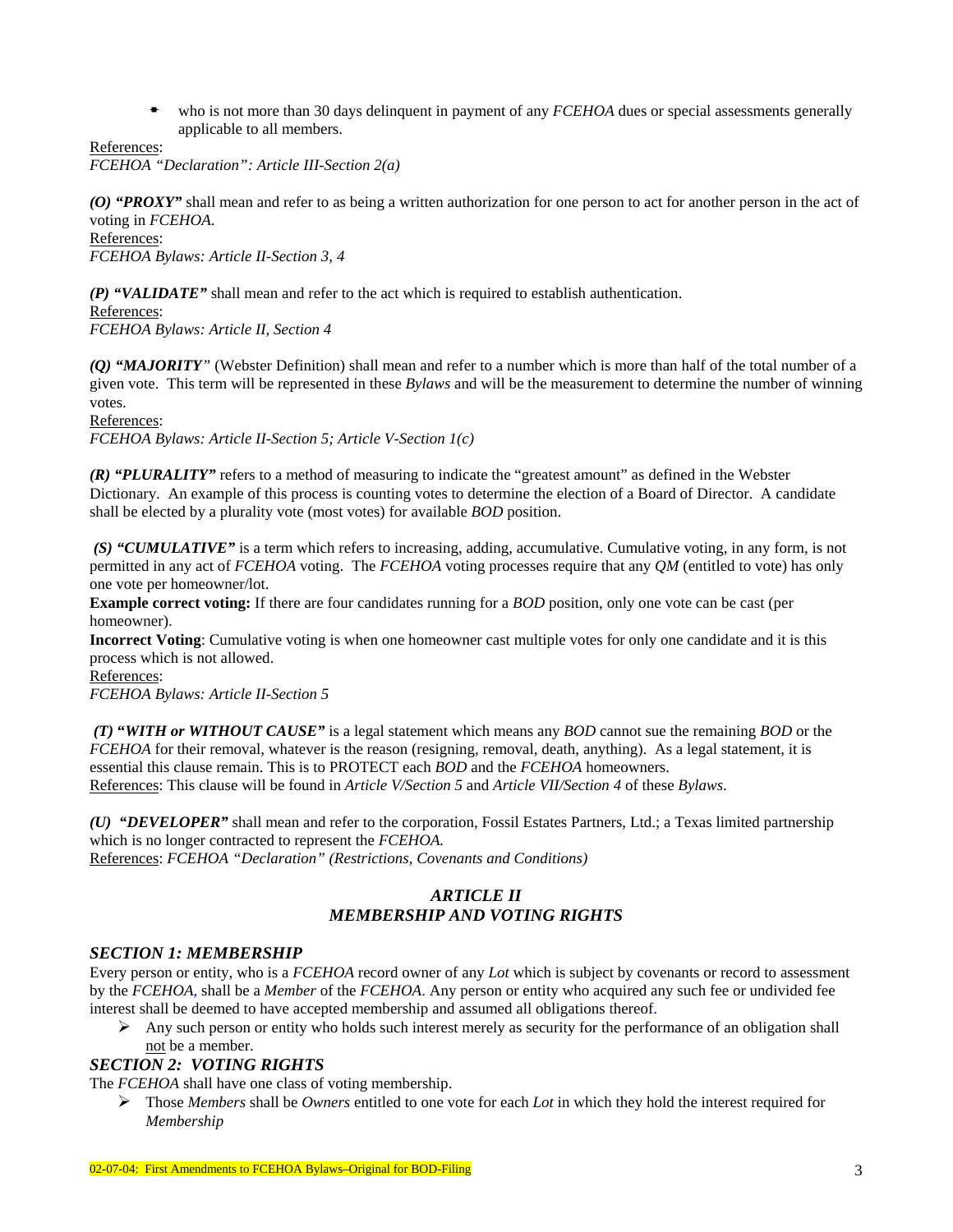- ¾ When more than one person holds such interest in any *Lot*, all such persons shall be *Members* and the vote for such *Lot* shall be exercised as they among themselves determine, but in no event shall more than one vote be cast with respect to any *Lot*
- ¾ *Members* eligible/entitled to vote shall not be more than 30 days delinquent in payment of *FCEHOA* dues or special assessments generally applicable to all members and will be referred to as *Qualified Member (QM).*

### *SECTION 3: METHODS OF VOTING*

At any meeting of the *Members*, every *Qualified Member* shall be entitled to vote in person or by proxy (Section 4). Any proxy to be valid must be dated not more than sixty (60) days prior to said meeting and filed with the Secretary (or the Secretary may designate the Election Committee) prior to or at time of the meeting.

## *SECTION 4: VOTING BY PROXY AND DELIVERY PROCESS*

The process for a proxy to be valid and accepted requires the following:

- (1) Any proxy shall be required to be delivered, in person, to the Secretary prior to or at the time of the commencement of the meeting.
- (2) At the discretion of the Secretary, any proxy may be *validated* prior to its acceptance as a valid proxy
- (3) Any proxy shall include the following information:
	- ¾ shall be addressed to the *Fossil Creek Estates Homeowners Association (FCEHOA)*
	- $\triangleright$  shall be dated and date shall not be more than sixty (60) days prior to any said meeting
	- ¾ the text of proxy shall indicate the location and address of the *Annual* or *Special Meeting*
	- ¾ shall state the intent or purpose of meeting and indicate the type of meeting to be held, i.e., *Annual* Membership or *Special Meeting*
	- ¾ the *FCEHOA* proxy form shall include the following information:
		- requires the name of *Qualified Member's* name to be printed and a signature of the *Qualified Member,* date of signature, street address and phone number
		- requires the name of *Qualified Member's* designated proxy person to be printed and require a signature of the (*QM)* proxy, date of signature, their street address and phone number
		- requires signature of the *FCEHOA* Secretary (or designated Election Committee person) and dated indicating date of receipt

The proxy shall *not* be accepted and recorded by the *FCEHOA* Secretary if any or all of the information on the proxy form is missing and the delivery process is *not* completed. The official *FCEHOA* directory-register log shall be used to validate *QM* status.

### *SECTION 5: PROHIBITION OF CUMULATIVE VOTING*

Cumulative and Collective voting, in any form, is not permitted in any act of *FCEHOA* voting.

### *ARTICLE III MEETING OF MEMBERS*

### *SECTION 1: LOCATION OF MEETINGS*

All *FCEHOA* Meetings of the *Members, Annual* or *Special Meeting*, shall be held within *Tarrant County of Texas* and will be specified in the *Notice of the Meeting* or in a duly executed *Waiver of Notice* thereof.

### *SECTION 2: ANNUAL MEETING*

An *Annual Meeting* of the *Members* shall be held in April of each year at such time and place as the *Board of Directors* determines.

¾ At such *Annual Meeting*, *Directors* shall be elected if a quorum is present and all affairs of the *FCEHOA* shall be considered and any other business may be transacted which is within the powers of the *Members*.

### *SECTION 3: SPECIAL MEETINGS*

*Special Meetings* of the *Members* for any purpose or purposes, unless otherwise prescribed by any *statute, the "Declaration",* or these *Bylaws,* may be called by any of the following: the President, the majority of *Board of Directors,*  or upon a petition which shall be signed by holders of *not less* than one-fifth (1/5) of all the *Qualified Members.*

¾ Business transacted at any *Special Meeting* shall be confined to the purpose and agenda stated in the *Notice of the Meeting*.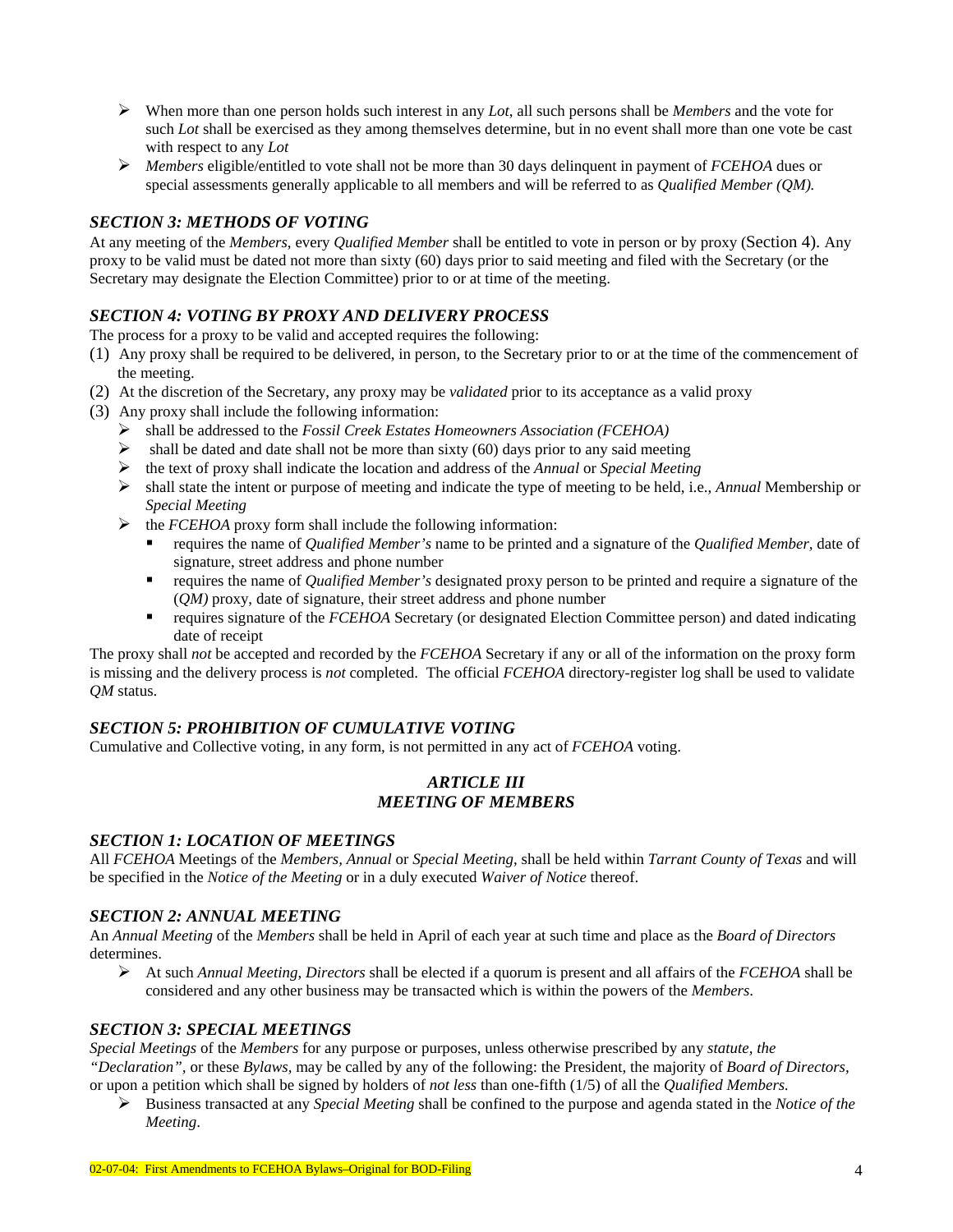#### *SECTION 4: NOTICE OF MEETINGS*

Written or printed notice stating the place, date and time of the meeting and, in case of a *Special Meeting*, the purpose or purposes for which the meeting is called, shall be delivered not less than thirty (30) nor more than sixty (60) days before the date of the meeting by or at the direction of the President or Secretary.

- ¾ delivery of *Notice* may be made in person, or by mail, at the direction of the President or the Secretary
- ¾ the date upon which the *Notice of the Meeting* is called shall be the record date. The postmark of mailing date shall serve as date of notification.

### *SECTION 5: MEMBER LIST*

At least ten (10) days before the *Annual or Special Meeting of Members*, a complete list in alphabetical order of the *Qualified Members (QM)*, with their residences shall be prepared by the Secretary.

- $\triangleright$  Such list shall be kept on file for a period of ten (10) days prior to such meeting
- ¾ Any *Member* shall have the right to identify and resolve their status as a *QM* prior to the commencement of such meeting by contacting the *FCEHOA* Secretary.

#### *SECTION 6: QUORUM AND ADJOURNMENT*

Except as otherwise provided in any statutes, the *FCEHOA "Declaration" (Article V-Section 4 & 5)*, or these *Bylaws;* the presence of *Qualified Members* holding one-fifth (1/5) of the votes in person or by proxy, shall be required to constitute a *quorum* at all Meetings of the *Members* for the transaction of business.

¾ If a *quorum* shall *not* be present or represented at any Meeting, the *Members* thereat, present, in person, or represented by proxy, shall have power to adjourn the meeting, from time to time, without notice other than announcement at the meeting, until a *quorum* shall be present or represented. When a quorum is present, any business may be transacted which might have been transacted at the meeting as originally notified.

### *SECTION 7: TRANSACTIONS OF BUSINESS*

When a *quorum* is present at the *Annual Meeting* or a *Special Meeting*, the vote of the *Qualified Members* holding a majority of the votes, shall decide any question before or during such meeting, unless the question is one upon which by express provisions of any *statute, the" Declaration"* or these *Bylaws,* a different vote is required, in which case such express provision shall govern.

¾ The *Members* present at a duly organized meeting may continue to transact business until adjournment, notwithstanding the withdrawal of any *Qualified Members* to leave less than a *quorum*.

### *ARTICLE IV NOTICES*

### *SECTION 1: FORMALITIES OF NOTICES*

Whenever, under the provisions of any *statute, the FCEHOA "Declaration" (Restrictions, Covenants and Conditions), FCEHOA Rules and Regulations, FCEHOA Architecture and Landscape Guidelines for the ACC,* or these *Bylaws,* notice is required to be given to any *Director* or *FCEHOA Member,* and no provision is made as to how such notice shall be given, it shall be construed to mean either by notice in person, or notice in writing, or by mail at the direction of the President or the Secretary. Postage will be pre-paid and addressed to such *Director* or *Member* at address as it appears on the books of the *FCEHOA*.

Any notice required or permitted to be given by mail shall be deemed given at the time it is postmarked by the U.S. Mail.

#### *SECTION 2: WAIVER OF NOTICES*

Whenever any notice is required to be given to any *Member* or *Director* of the *FCEHOA* under the provisions of any *statute, the FCEHOA "Declaration" (Restrictions, Covenants and Conditions), FCEHOA Rules and Regulations, FCEHOA Architecture and Landscape Guidelines for the ACC,* or these *Bylaws,* this person has an option to waiver said notice in writing, and to be signed by a witness, prior to the notice being served. This said waiver must be filed with the Secretary within three (3) days.

¾ *Board Members*, by signing the minutes of any meeting, shall be deemed a waiver of all formalities with respect to such meeting.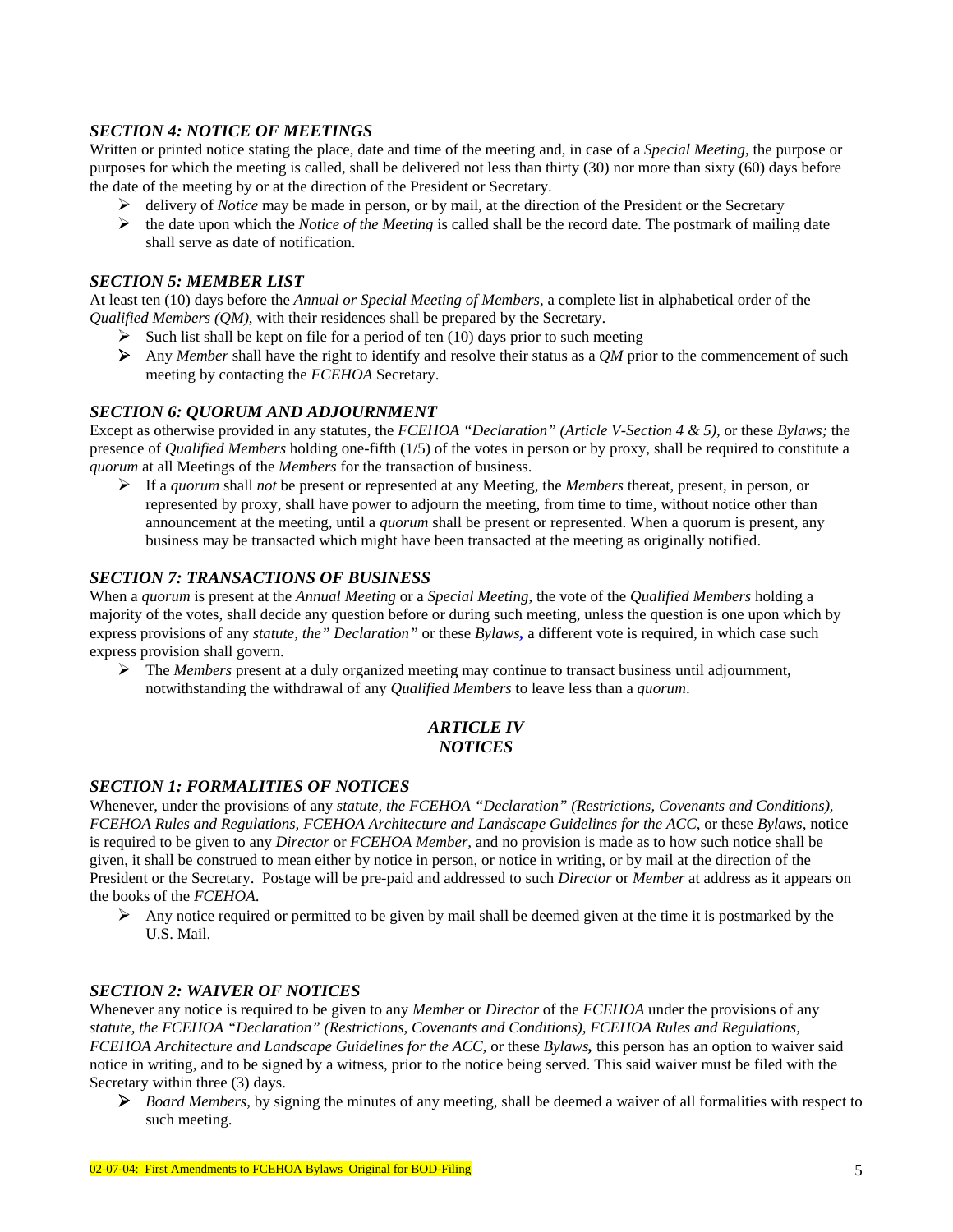# *ARTICLE V BOARD OF DIRECTORS of the FCEHOA*

#### *SECTION 1: GENERAL PROVISIONS: Election, Numbers, Qualifications, and Restrictions*

- **(a)** The *Directors* of the *FCEHOA* shall be *Qualified Members* and shall be elected by the **plurality** votes (most votes) from the *Qualified Members* of the *FCEHOA* at the Annual Meeting.
- **(b)** These *Directors* shall serve as the *Officers* of the FCEHOA and the terms "Directors" and Officers" shall be deemed to be interchangeable
- **(c)** The *Board of Directors* (*BOD*) shall consist of five (5) *Officers* and offices shall include: (1) President (2) Vice President (3) Secretary (4) Treasurer (5) Member-at-Large
- *(d)* The *Officers* are elected by a **majority** vote of the *Directors*
- **(e)** Each *Director* shall serve and hold office until his successor has been elected or until death, resignation or removal
- **(f)** No *Board of Director* shall serve as Chairperson of any Standing Committee *except* the following: ¾ Treasurer: shall be Chairperson of the *FCEHOA* Finance Committee
- **(g)** No *Board of Director* shall serve as a member of the following committees:
	- ¾ Architecture Control Committee (ACC)
	- $\triangleright$  Rules and Regulations Committee (RRC)
	- $\triangleright$  Equestrian Committee

**Exception**: this will not restrict any *BOD* to participate as a volunteer for any social or clean-up or other events as requested by the committees to the *FCEHOA*.

#### *SECTION 2: POWERS (BOD)*

The business and affairs of the *FCEHOA* shall be managed by its *Board of Directors* who may exercise all the powers and provisions of the *FCEHOA* and may do all lawful acts and duties which are directed by any *statutes, the FCEHOA "Declaration" (Restrictions, Covenants and Conditions), FCEHOA Rules and Regulations, Architecture and Landscape Guidelines for the ACC,* or these *Bylaws* and provisions directed or required to be exercised or done by the *Members*. The *Board of Directors* may adopt and enforce reasonable rules and regulations regarding:

- ¾ the conduct and use of the *Common Properties*, E*asements* and *Lots*
- $\triangleright$  all other remedies allowed by law
- ¾ the *Board of Directors* may impose reasonable fines against *Owners* of *Lots* for violations of the *Declaration*, the FCEHOA *Rules and Restrictions*, *Architecture and Landscape Guidelines for the ACC* or these *Bylaws*
- $\triangleright$  may appoint agents for positions to perform designated operational and administrative functions for any ad hoc committees as it shall deem necessary.

### *SECTION 3: TERM OF OFFICE (BOD)*

Each *Board of Director* of the *FCEHOA* shall hold his or her seat for a period of two (2) years and shall not hold any office (President, Vice-President, etc.) for more than two (2) consecutive terms.

¾ The Secretary shall maintain a roster listing each elected office of a *Director* and the date elected.

#### *SECTION 4: SALARIES (BOD)*

All *Directors* of the *FCEHOA* shall serve without compensation. However, expenses may be reimbursed for appropriate activities carried out on behalf of the *FCEHOA.* 

#### *SECTION 5: REMOVAL AND VACANCIES (BOD)*

*REMOVAL*: There will be two processes for recommending any *Board of Director* be removed. Notice of intention to act upon such matter shall have been given in the notice calling for a *Special Meeting* for the purpose of removal of any *Director*:

**(1)** The *FCEHOA Membership* may recommend the removal of any *Director*, with or without cause, at any *Special Meeting* of the *Members*. The *Director* may be removed by the affirmative vote of fifty-one percent (51%) of the *Qualified Members,* voting in person or represented by proxy, where at such meeting a quorum is represented.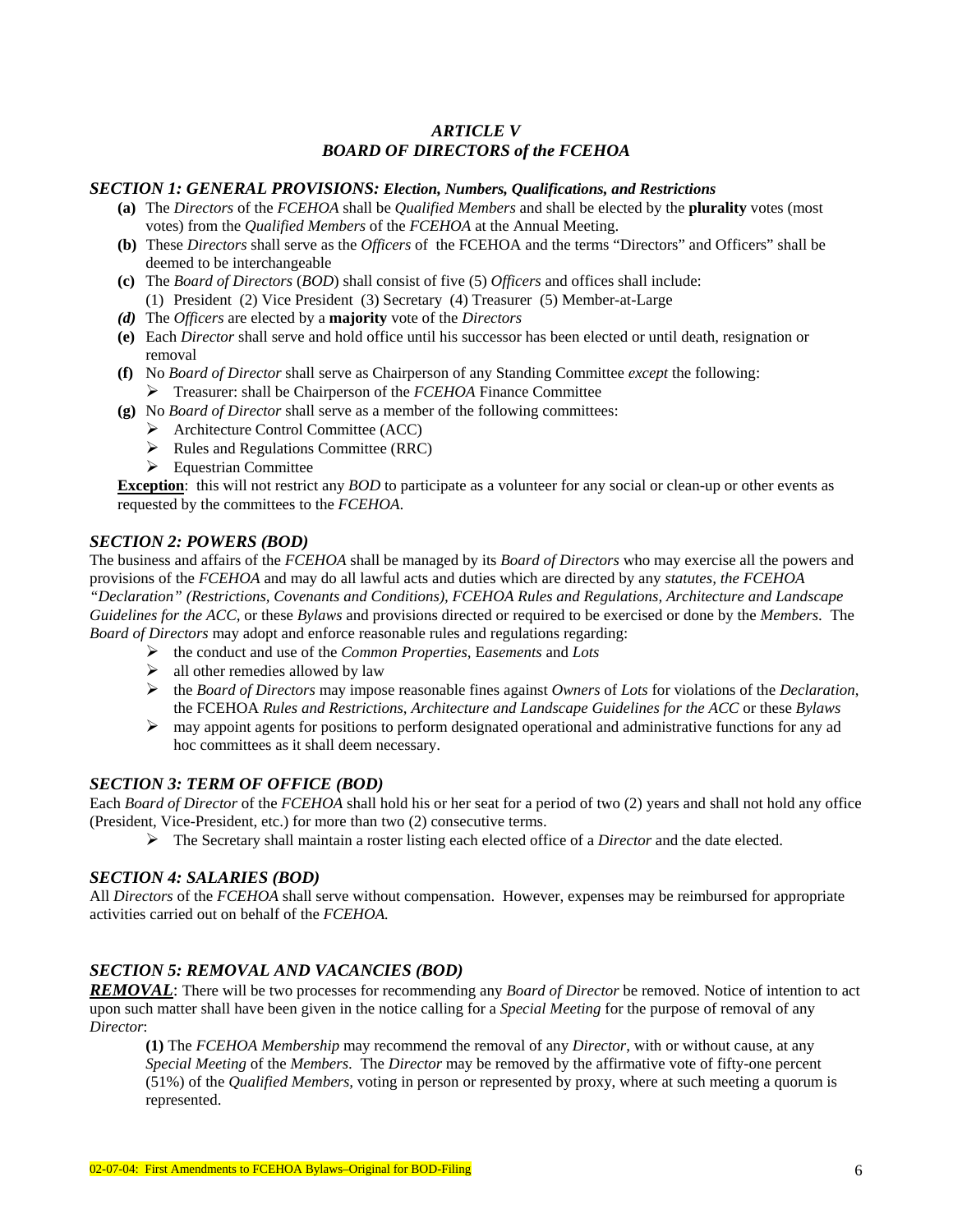**(2)** A majority of the *Board of Directors* may recommend the removal of any *Director*, with or without cause, at a *Special Meeting* of the *Members.* The *Director* may be removed by the affirmative vote of fifty-one percent (51%) of the *Qualified Members,* voting in person or represented by proxy, where at such meeting a quorum is represented.

### *VACANCIES*

Any vacancies that occur within the *Board of Directors*, for any reason, the *Directors* then in office, may *not* appoint a successor to fill the vacancy. When the office of any *Director* becomes vacant for any reason, the vacancy shall be filled by an election at a *FCEHOA Special Meeting*.

- ¾ Within seven (7) days after the vacancy occurs, the *Board of Directors (BOD*) shall issue *Notice* of a *Special Meeting* for the *FCEHOA Members* in accordance with the *Notice* requirements
- $\triangleright$  The *BOD* shall notify the RRC/Elections Committee for the purpose of nominating and electing successor *Director*(s) at such called meeting
- $\triangleright$  Elections to fill such vacancy shall be held within 60 days.

#### *SECTION 6: LOCATION OF MEETINGS (BOD)*

The *Directors* of the *FCEHOA* shall hold their meetings, both *Regular* and *Special*, within *Tarrant County, Texas.* 

### *SECTION 7: REGULAR MEETINGS (BOD)*

*Regular Meetings* of the *Board of Directors* shall be held every other month or more frequently:

- $\triangleright$  notice of all meetings shall be posted
- ¾ all *Board of Director* regular meetings are open to the *FCEHOA Members,* subject to the right of the *Board of Directors* to adjourn for executive session
- ¾ all *FCEHOA Members* are encouraged to attend *Board* meetings

#### *SECTION 8: SPECIAL MEETINGS (BOD)*

Any *Special Meeting* of the *Board of Directors (BOD*) may be called by the President or Secretary or by a majority of the *BOD*s within three (3) days notice to each *Director* done in person, by telephone, email, if available, the *FCEHOA* Website, or by first class mail.

Except as may be otherwise expressly provided by any *statute, the FCEHOA "Declaration" (Restrictions, Covenants and Conditions), FCEHOA Rules and Regulations, FCEHOA Architecture and Landscape Guidelines for the ACC,* or these *Bylaws,* neither the business to be transacted at, nor the purpose of any *Board of Director-Special Meeting* need to be specified in a *Notice* or *Waiver of Notice*.

#### *SECTION 9: QUORUM (BOD)*

At all meetings of the *Board of Directors*, the presence of a majority three (3) of the *Directors* shall be necessary and sufficient to constitute a *quorum* for the transaction of business. The actions of the majority of the *Directors* present at any meeting, at which there is a quorum, shall be the act of the *Board of Directors*, except as may be otherwise specifically provided by *statute, the FCEHOA "Declaration" (Restrictions, Covenants and Conditions), FCEHOA Rules and Regulations,* or these *Bylaws*.

¾ When a *quorum* is not present at any meeting of *Board of Directors*, the *Directors* present may adjourn the meeting, from time to time, without notice other than announcement at the meeting, until a *quorum* shall be present.

### *ARTICLE VI DUTIES OF DIRECTORS/OFFICERS*

#### *SECTION 1: DUTIES OF DIRECTORS/OFFICERS (5)*

The offices to be held by the *Board of Directors (BOD)* shall include:

(1) President (2) Vice President (3) Secretary (4) Treasurer (5) Member-at-Large

Each elected *Director* shall perform or supervise the performance of operational duties and administrative functions of their elected office.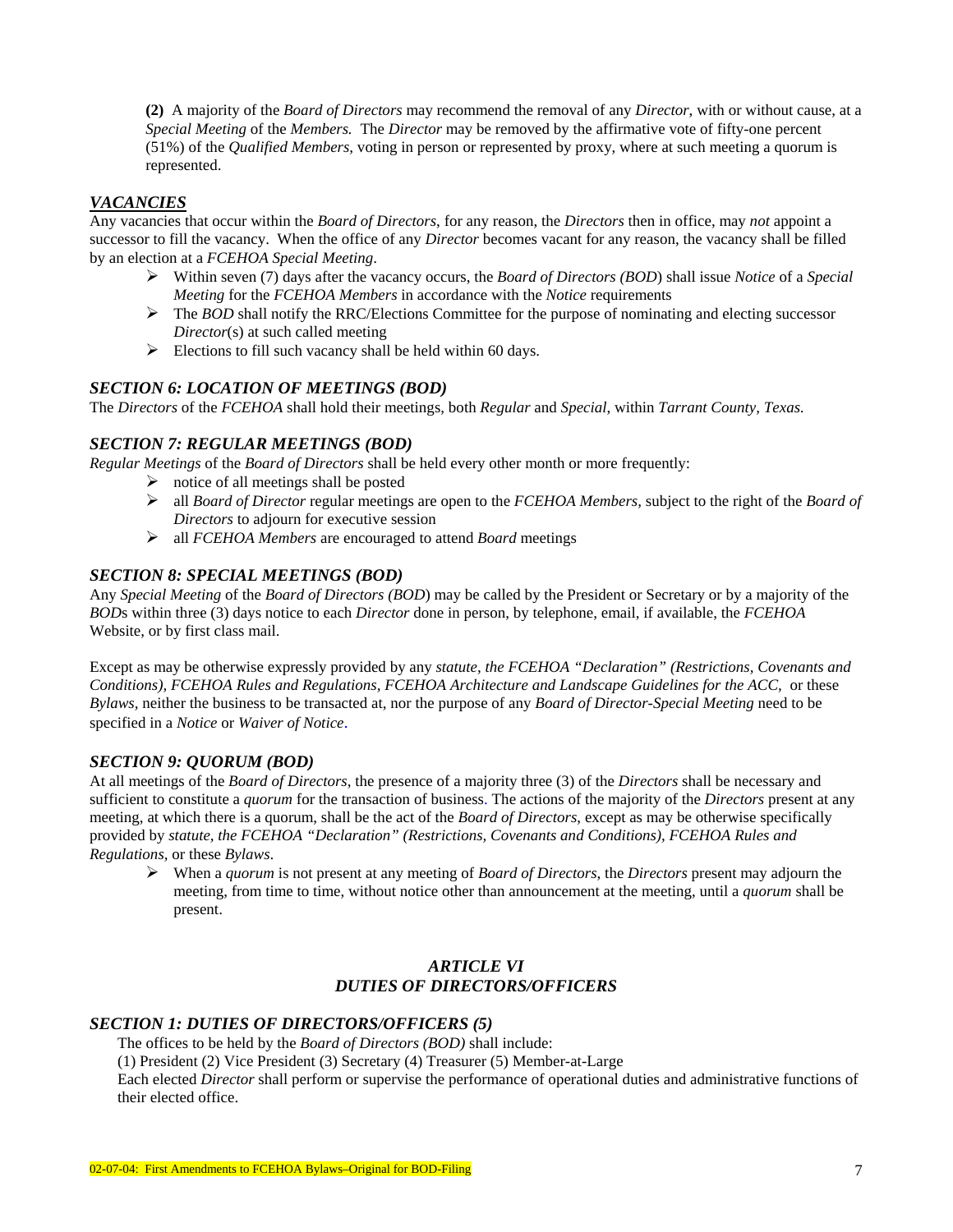The offices of the *Directors* and their respective duties are as follows:

### *(1) PRESIDENT*

The President shall be responsible to:

- ¾ preside at all meetings of the *FCEHOA* and the *Board of Directors*
- ¾ see that orders and resolutions of the *Board of Directors* are carried out
- $\triangleright$  sign all contracts, mortgages, tax returns, and other written instruments
- $\triangleright$  co-sign all checks and promissory notes
- $\triangleright$  coordinate or supervise to assure each new homeowners' Title Company will be provided a complete set of the *FCEHOA "Declarations" (Restrictions, Covenants and Conditions), FCEHOA Rules and Restrictions, FCEHOA Architecture and Landscape Guidelines for the ACC*, and these *Bylaws* prior to new owner's closing
- ¾ assure that Standing Committees are established and maintained and shall announce the *BOD* approval of each Standing Committee's elected Chairperson at regularly scheduled *BOD* meetings
- ¾ oversee any reported issues affecting *FCE* homeowners to include follow-up of any reported concerns within five (5) days or as requested by the *BOD*. A written recommended action report may be provided upon request of the *BOD*
- $\triangleright$  to appoint designated agents for ad hoc committees
- $\triangleright$  The President may request a written recommended action report from related Standing Committees as needed
- ¾ provide reports of any related proceedings at scheduled *Board of Directors* meetings
- $\triangleright$  will perform or supervise the performance of operational duties and administrative functions as required by the *Board*.

### *(2) VICE-PRESIDENT*

The Vice-President shall be responsible to:

- $\triangleright$  act in the place and perform the duties of the President when he/she is absent, unable, or unwilling to act
- ¾ supervise the operational duties and administrative functions of all *FCE* gates:
	- maintain software of all gate programs and all gate keys. The VP may designate an alternate *BOD* member to have a copy of the software to be kept as a back-up
	- oversee the maintenance and upkeep of all *FCE* gates
	- maintain records of all access gate codes and working with the *FCE* homeowners to provide confidentiality of the access codes
	- work with delivery vendors for temporary access gate codes to maintain security and purpose of a gated community
	- promote and distribute information to *FCE* homeowners concerning the gates
	- oversee issues related to the gates affecting *FCE* homeowners to include follow-up of any reported concerns within five (5) days. The VP will provide the *BOD* a written recommended action report upon request
- ¾ oversee any reported issues affecting *FCE* homeowners to include follow-up of any reported concerns within five (5) days or as requested by the President. A written recommended action report may be provided upon request of the *BOD*
- ¾ provide reports of any related proceedings at scheduled *Board of Directors* meetings
- $\triangleright$  will perform or supervise the performance of operational duties and administrative functions as required by the *Board*.

## *(3) SECRETARY*

The Secretary shall perform or cause to be performed the following secretarial activities:

- ¾ keep the minutes of all meetings and proceedings of the *Board* and of the *Members*
- $\triangleright$  the minutes will be made available to all homeowners before the next regularly scheduled *BOD* meeting
- $\triangleright$  to keep the corporate seal and affix it on all papers requiring said seal
- ¾ to serve notice of meetings of the *Board* and *Members*
- ¾ to keep the appropriate current records showing the ownership of *Lots* and *Membership* of the *FCEHOA*, with their addresses listed
- ¾ to maintain appropriate filing and, if indicated, notification for any *Waiver of Notice*
- $\triangleright$  to assure all required governing documents and any supplementary documents are processed and signed appropriately. The filing of all required documents with the *FCEHOA Registered Agent* shall be delivered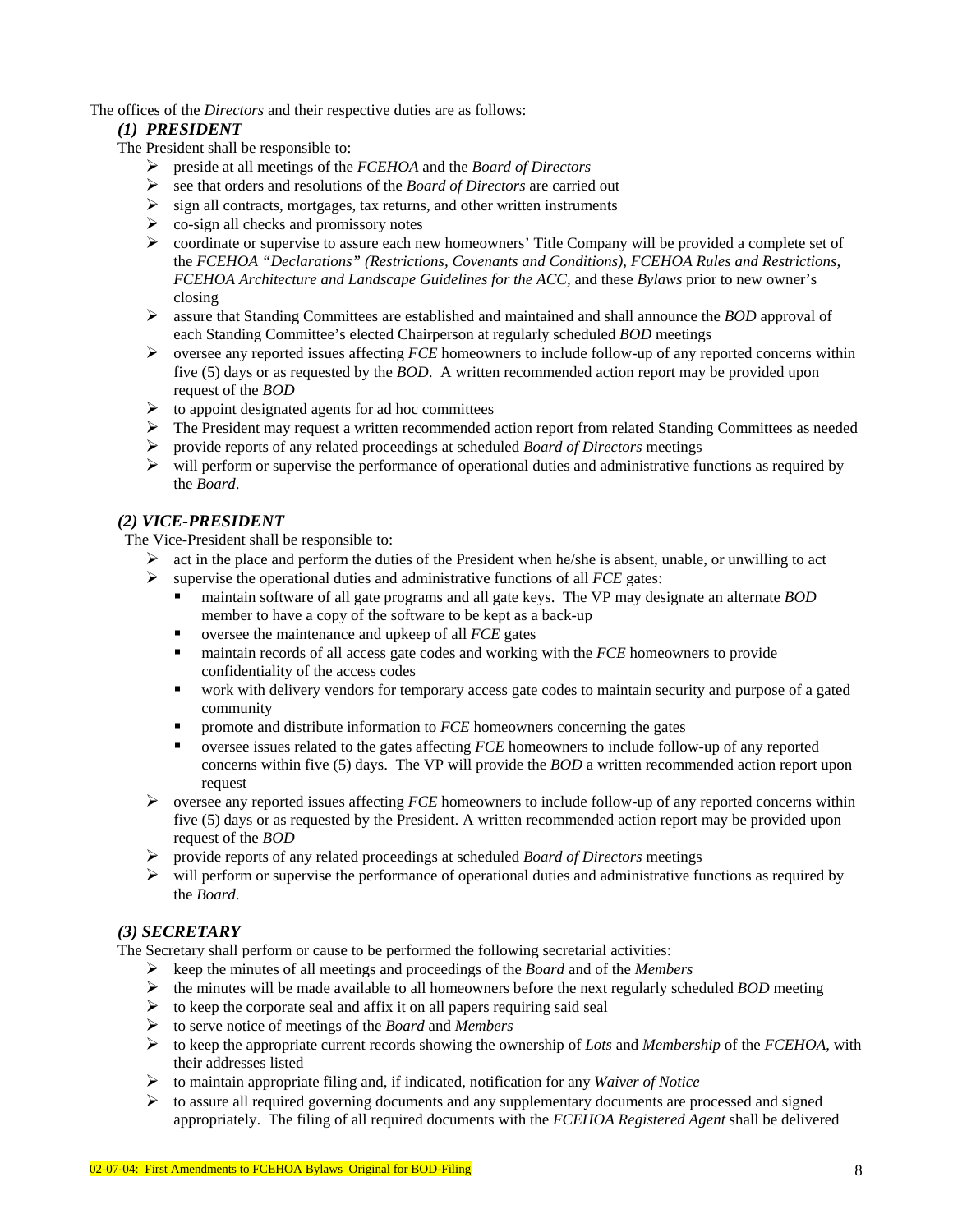*not less* than thirty (30) *nor more* than sixty (60) days from the date such amended document was approved

- $\triangleright$  will provide the Rules and Regulations Committee appropriate filing dates of documents and text to be included to the appropriate documents
- ¾ shall annually present, to the *Board,* a roster of all Standing Committees listing the Chairperson and its member(s) for the purpose of the *BODs* to review and announce approval
- $\triangleright$  will participate with the Election Committee for any election: provide an updated roster list for each election to validate *Qualified Members* for voting and maintain record-keeping of all votes and/or proxy(s) delivered prior to any voting process; may designate Election Committee Chairperson or a committee member to assist with the process of voting and for the purpose of receiving proxies
- ¾ oversee any reported issues affecting *FCE* homeowners to include follow-up of any reported concerns within five (5) days or as requested by the President. A written recommended action report may be provided upon request of the *BOD*
- ¾ provide reports of any related proceedings at scheduled *Board of Directors* meetings
- $\triangleright$  will perform or supervise the performance of operational duties and administrative functions as required by the *Board*.

### *(4) TREASURER*

The Treasurer shall perform or cause to be performed the following financial activities:

- ¾ shall receive and deposit in appropriate bank accounts all monies of the *FCEHOA* and disburse such funds as directed by a Resolution of the *Board*
- $\triangleright$  shall sign all checks and promissory notes
- ¾ shall cause an annual audit of the *FCEHOA* fiscal books or any other required record keeping to be maintained until the completion of each fiscal year
- ¾ shall prepare an annual budget and a statement of income and expenditures to be presented to the *Membership* at its regular *Annual Meeting*
- ¾ shall deliver a copy of the budget and assessments adopted by the *Board* to each *Member* by U.S. Mail
- ¾ shall perform as Chairperson of the Finance Committee and supervise the operational duties and administrative functions of the Finance Committee and its members
- ¾ shall assist with designated *BOD* to assure each new homeowners' Title Company will be provided a complete set of the *FCEHOA "Declaration" (Restrictions, Covenants and Conditions), FCEHOA Rules and Restrictions, FCEHOA Architecture and Landscape Guidelines for the ACC,* and these *Bylaws* prior to new owner's closing
- ¾ oversee any reported issues affecting *FCE* homeowners to include follow-up of any reported concerns within five (5) days or as requested by the President. A written recommended action report may be provided upon request of the *BOD*
- ¾ provide reports of any related proceedings at scheduled *Board of Directors* meetings
- ¾ will perform or supervise the performance of operational duties and administrative functions as required by the *Board*.
- **NOTE**: If the office of the Treasurer, for any reason, becomes vacant, then the Member-at-Large shall be temporarily assigned to perform necessary duties of the Treasurer.

#### *(5) MEMBER-AT-LARGE*

The Member-at-Large shall perform or cause to be performed the following:

- ¾ coordinate and monitor ongoing maintenance and repairs to the *FCEHOA Common Properties,* ball and soccer fields, playground areas and easements
- ¾ obtain service contracts, management contracts, insurance contracts
- ¾ will assure any lessee abides by all rules and regulations of the *FCEHOA* and its *Bylaws*
- ¾ maintaining operations of the *Common Properties* Sprinkler System
- ¾ oversee related issues affecting *FCE* homeowners to include follow-up of any reported concerns within five (5) days. A written recommended action report will be provided to the *BOD* upon request
- ¾ temporarily perform necessary duties of the Treasurer should the office of Treasurer become vacant for any reason
- ¾ provide reports of any related proceedings at scheduled *Board of Directors* meetings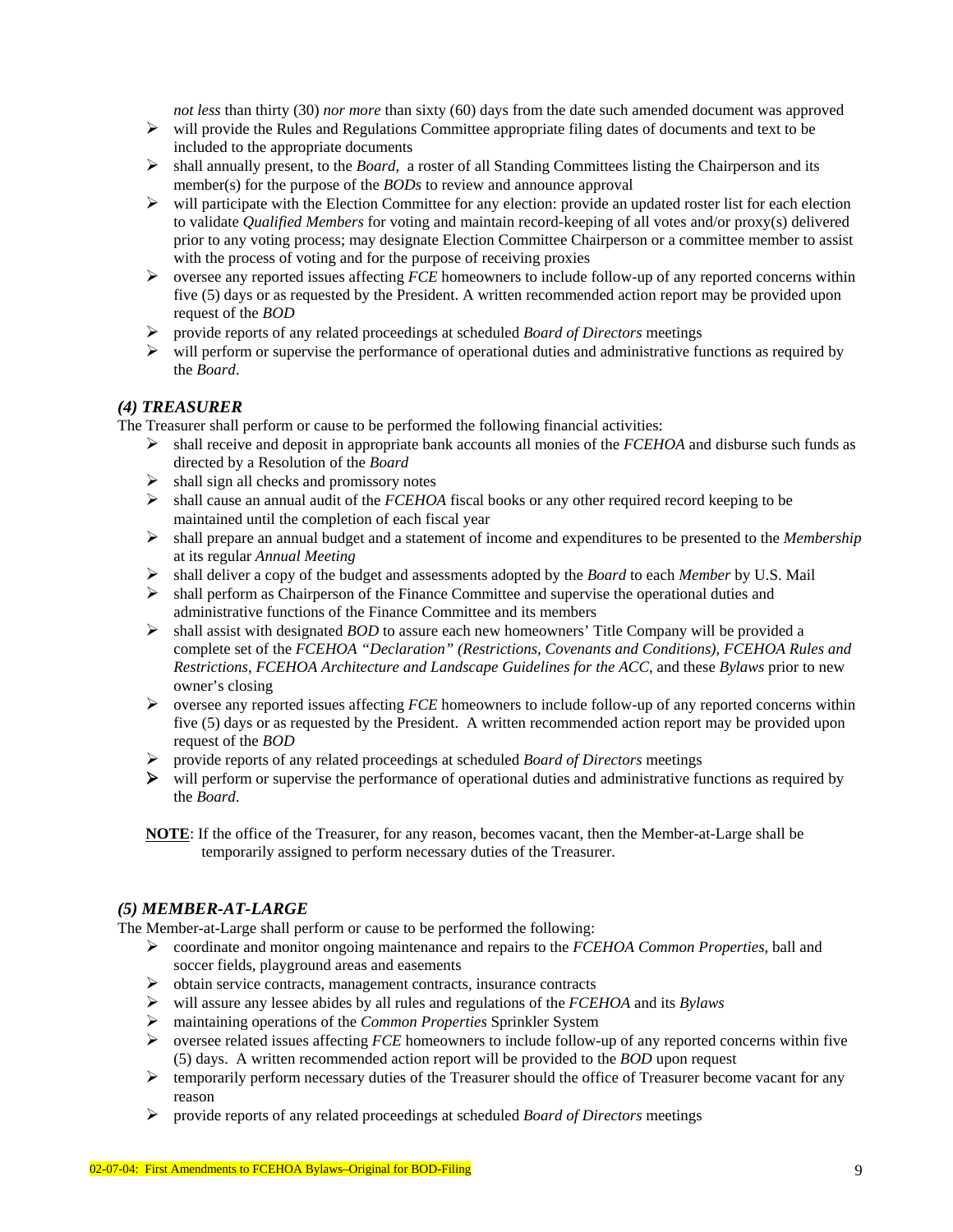$\triangleright$  will perform or supervise the performance of operational duties and administrative functions as required by the *Board*.

# *ARTICLE VII COMMITTEES*

#### *SECTION 1: STANDING COMMITTEE: Numbers and Names*

The following Standing Committees shall be established by the *Board of Directors*. Each Standing Committee shall perform or supervise the performance of all operational duties and administrative functions which are directed by *the FCEHOA "Declaration" (Restrictions, Covenants and Conditions), FCEHOA Rules and Regulations, Architecture and Landscape Guidelines for the ACC,* or these *Bylaws* and any provisions required to be exercised or done by the *Board of Directors*.

- 1. *Architectural Control Committee (ACC)*
- *2. Finance Committee*
- *3. Rules and Regulations Committee (RRC)/Elections Committee*
- 4. *Equestrian Committee*
- *5. Social and Communication Committee*

#### **SECTION 2: GENERAL PROVISIONS:** *Qualifications and Restrictions*

All members participating on any committee shall be *Quali*f*ied Members* of the *FCEHOA* and

- $\triangleright$  each Chairperson shall be elected by the members of each committee and both the Chairperson and its members shall perform the duties and obligations of the committee.
- ¾ each Chairperson and committee member shall be approved by a majority vote of the *BOD* at least annually or upon any changes of the members of any committee.
- $\triangleright$  each Chairperson shall maintain a roster of each member participating on the committee and shall provide a copy of this roster to the *Board of Directors* at each *Annual Meeting* or whenever there is any change to the roster. Any change will not be announced until approval is announced by the *BOD* at next regular meeting or may be sooner as indicated by need of the committee. Upon request, written records may be provided to the *BOD*.
- ¾ each Committee Chairperson will provide a written report of expected expenditures to the *FCEHOA* Treasurer. The Treasurer may determine when to announce that requests be submitted from the Committees for consideration of any funding for expenditures. Each funding request shall require a majority vote of the *BOD* for approval and is to be recorded by the Secretary. Upon approval, the Treasurer should respond in writing to the committee's request and such approval shall be included in the *Board of Director's* meeting minutes.
- ¾ committee activities will be assigned by *Board of Directors.*
- $\triangleright$  will provide information of all committee activities and proceedings to the *Board* at their regular monthly meetings.
- ¾ each committee will be responsible to maintain, and to provide upon request of the *Board of Directors*, written minutes of all meetings, a current roster listing all members.
- ¾ any Standing Committee member may *not* be a Chairperson to more than one committee. **Exception**: this requirement does not apply to any temporary committees such as ad hoc committees.
- $\triangleright$  any Standing Committee member may participate on more than one committee
- ¾ no *Board of Director* may serve as Chairperson or participate as member of the following Standing Committees:
	- Architectural Control Committee (ACC)
	- Rules and Regulations Committee (RRC)
	- Equestrian Committee

**Exception**: this will not restrict any *BOD* to participate as a volunteer for any social or clean-up or other events as requested by the committees to all of the *FCEHOA Members.*

 $\triangleright$  Additional ad hoc committees shall be appointed by the President with approval of the *BOD* as the need arises.

### *SECTION 3: DUTIES OF THE STANDING COMMITTEES*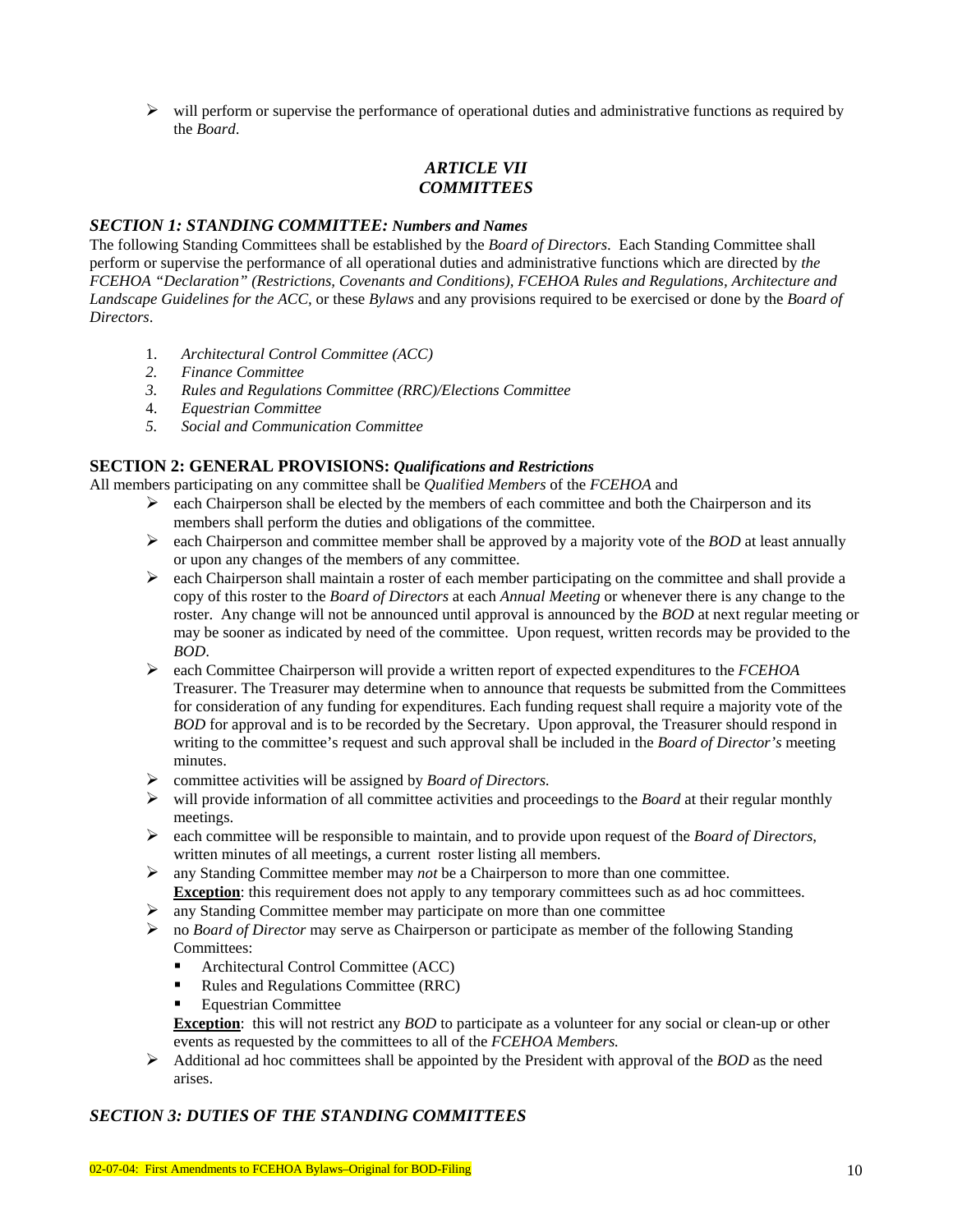## *(1) ARCHITECTURAL CONTROL COMMITTEE (ACC)*

As mandated by the *FCEHOA "Declaration"* (*Restrictions, Covenants and Conditions):* Article 6-Section 1, this committee shall be composed of minimum three (3) members: one (1) Chairperson and two (2) members.This committee will meet as required or at a minimum once a quarter.

#### **This committee shall perform the duties designated in the** *"Declaration"* **(***Restrictions, Covenants and Conditions)***, which include, but are not limited to:**

- $\triangleright$  approve or disapprove the design, location, details, color, texture, materials and specifications of all new construction, landscaping and tree removal
- ¾ approve any additions or modifications to buildings or *Lots*
- ¾ enforce the spirit and intent of the *FCEHOA "Declaration"* (*Covenants and Restrictions), Rules and Regulations, Architecture and Landscape Guidelines for the ACC* and these *Bylaws*
- ¾ oversee related issues affecting *FCE* homeowners to include follow-up of any reported concerns within five (5) days. The chairperson will provide the *BOD* a written recommended action report upon request
- $\triangleright$  keep minutes of all meetings
- $\triangleright$  maintain a non-bias role to the community
- ¾ provide reports of related proceedings at scheduled *Board of Directors* meetings
- ¾ and the Chairperson will perform or supervise the performance of operational duties and administrative functions of the committee and will perform such other duties as required by the *Board*.

**NOTE**: All decisions and sanctions required by this committee shall be based on an adopted set of the architectural and landscape guidelines which will be consistent judgments based on any statutes, the *FCEHOA "Declaration": Article VI, VII; FCEHOA Rules and Regulations; FCEHOA Architecture and Landscape Guidelines* and these *Bylaws*.

Decisions of this committee may be appealed. ACC shall report all appeals to the *Board of Directors* by the next scheduled *BOD* meeting upon receipt of each appeal.

### **(1)** *FINANCE COMMITTEE*

As mandated by the *FCEHOA "Declaration"* (*Restrictions, Covenants and Conditions),* the Chairperson of this committee shall be the *FCEHOA* Treasurer, with a minimum of two (2) additional members. This committee will meet as required or at a minimum once a quarter.

### **This committee shall be responsible to**:

- ¾ prepare a proposed budget each year for submission to the *Board* for action
- $\triangleright$  review the expenses periodically during the year to determine if any significant deviations are occurring and to recommend actions for the *Board* to make appropriate adjustments
- $\triangleright$  recommend the assessment level each year to cover anticipated expenses
- $\triangleright$  be responsible for maintaining a record of the status of assessment payments for each *Lot*
- ¾ recommend appropriate action to the *Board* for collection of any delinquency
- ¾ oversee related issues affecting *FCE* homeowners to include follow-up of any reported concerns within five (5) days. The chairperson will provide the *BOD* a written recommended action report upon request
- $\triangleright$  keep minutes of all meetings
- $\triangleright$  maintain a non-bias role to the community
- ¾ provide reports of related proceedings at scheduled *Board of Directors* meetings
- $\triangleright$  and the Chairperson will perform or supervise the performance of operational duties and administrative functions of the committee and will perform such other duties as required by the *Board*.

#### *(1) RULES AND REGULATIONS COMMITTEE (RRC)*

This committee shall be composed of minimum three (3) members: one (1) Chairperson and two (2) members. This committee will meet as required or at a minimum once a quarter.

#### **This committee shall be responsible to**:

- ¾ interpret *the FCEHOA "Declaration" (Restrictions, Covenants and Conditions), FCEHOA Rules and Regulations* or these *Bylaws* currently filed and recorded at the office of County Clerk Office
- ¾ maintain the *FCEHOA "Declaration"* (*Restrictions, Covenants and Conditions*), *FCEHOA Rules* and *Regulations,* and these *Bylaws*
- $\triangleright$  recommend new or amended rules and regulations, from time to time, as conditions may warrant for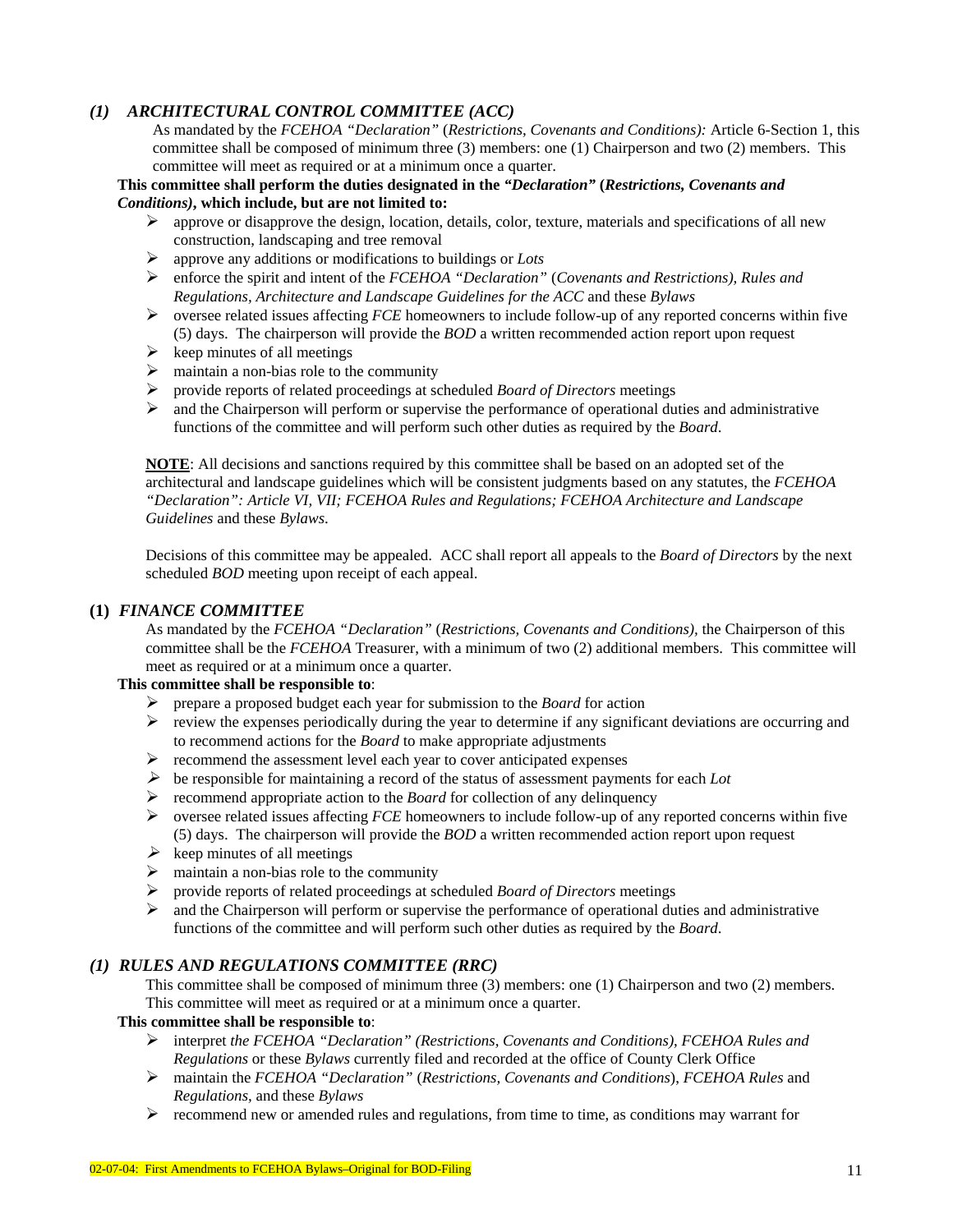modifications of existing *FCEHOA* governing documents to the *Board*

- ¾ from time to time, provide each *FCEHOA Member* approved amendments for any of the *FCEHOA "Declaration" (Restrictions, Covenants and Conditions), FCEHOA Rules and Regulations, FCEHOA Architecture and Landscape Guidelines for ACC,* and these *Bylaws* for the homeowners personal filing purposes
- ¾ oversee related issues for any of the governing documents and provisions and to include follow-up of any reported concerns within five (5) days. The chairperson will provide the *BOD* a written recommended action report upon request
- $\triangleright$  keep minutes of all meetings
- $\triangleright$  maintain a non-bias role to the community
- ¾ provide reports of related proceedings at scheduled *Board of Directors* meetings
- ¾ and the Chairperson will perform or supervise the performance of operational duties and administrative functions of the committee and will perform such other duties as required by the *Board*.

### **(3.a) The RRC shall serve as the Election Committee and all related processes:**

The duties and obligations shall include the following:

- ¾ To obtain written nominations from any *FCEHOA Member* by written notice for purpose of an election to the *Board of Directors* which will include maintaining a record of all nominations received
	- Each *FCEHOA Member* shall have right to nominate one *Qualified Member (QM)* for each vacancy to be filled.
- $\triangleright$  No nominations will be rejected by the Elections Committee provided the person(s) so nominated consents to being considered for election. The Secretary will validate each nomination to ensure each *Member* nominated is qualified prior to any election
- $\triangleright$  To make as many nominations for election to the *Board* as it shall in it discretion determine, but not less than one (1) for each vacancy to be filled. The committee shall present its report to the *BOD* and provide the Secretary a written list of all nominations received. This shall be at least sixty (60) days before the *Annual* or *Special Meeting.*
- ¾ will monitor that no *Qualified Member* may run for more than one *Director* position during the same election.

#### **Election Monitoring duties and obligations shall include:**

The RRC Chairperson or designated member(s) shall participate with the *FCEHOA* President and the *FCEHOA* Secretary to conduct the portion of the *Annual* or *Special Meeting* devoted to elections or any voting process:

- $\triangleright$  Will assure quorum numbers and number of person present are counted and recorded.
- $\triangleright$  The RRC/Election committee may assist the Secretary with the collection of votes for purpose of counting and will provide results of votes to the Secretary for announcement of election results. Announcement of total votes received may be delayed until all votes are validated. Upon request, a written report may be provided to the Secretary. The Secretary will be given all original ballots/proxy(s) for validation of all votes and for filing purposes.

#### $\triangleright$  Minimum three (3) members shall be present to count the votes.

**NOTE**: If, for any reason, there are not three (3) RRC members available to count votes, then the *FCEHOA*  Secretary may appoint a *Member* for the purpose to count votes.

**Exception**: If any RRC member is related to any person represented on a ballot, that RRC member shall not participate with any counting of votes

**\*\* NOTE:** Any *Board of Director* shall be elected with a plurality (most votes) of the votes cast.

#### *(4) EQUESTRIAN COMMITTEE*

This committee shall be composed of minimum three (3) members: one (1) Chairperson and two (2) members.No *BOD* shall participate as Chairperson or member of this committee. This committee will meet as required or at a minimum once a quarter. This committee's purpose shall be responsible for those rules and regulations affecting homeowners that concern equestrian issues in the *FCEHOA*.

#### **This committee shall be responsible to**:

- ¾ enforce the spirit and intent of the *FCEHOA "Declaration" (Restrictions, Covenants and Conditions), FCEHOA Rules and Regulations, Architecture and Landscape Guidelines of the ACC, FCEHOA Bylaws, or any statutes* related to equestrian issues in *FCE*
- ¾ assure a process to monitor all *FCE* equestrian owners provide written documentation for negative Coggins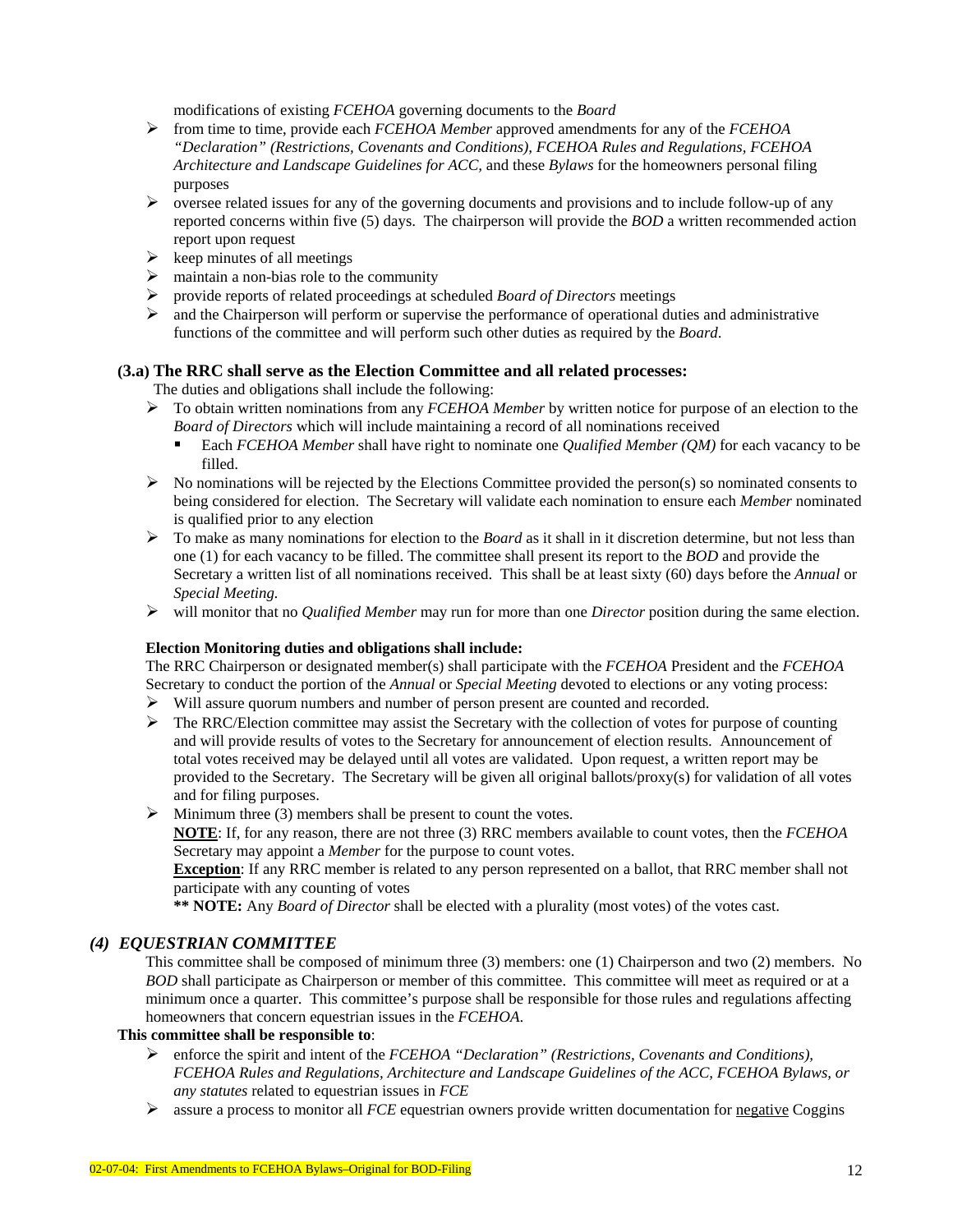Report for each horse owned and will also assure a process to monitor that any equine "visitor" have a negative Coggins report prior to participation with any *FCE* equestrian or community activities

- $\triangleright$  provide for the maintenance and upkeep of the Equestrian Arena
- ¾ define authorized equestrian areas within the *FCE* and, upon *BOD* approval/approval, distribute to all *FCEHOA Members* at the *FCEHOA Annual Meeting* or as needed
- $\triangleright$  may promote and/or distribute information to homeowners concerning equestrian activities in our community as well as surrounding communities
- ¾ oversee related issues affecting *FCE* homeowners to include follow-up of any reported concerns within five (5) days. The chairperson will provide the *BOD* a written recommended action report upon request
- $\triangleright$  keep minutes of all meetings
- $\triangleright$  maintain a non-bias role to the community
- ¾ provide reports of related proceedings at scheduled *Board of Directors* meetings
- $\triangleright$  and the Chairperson will perform or supervise the performance of operational duties and administrative functions of the committee and will perform such other duties as required by the *Board*.

### *(4) SOCIAL AND COMMUNICATIONS COMMITTEE*

This committee shall be composed of minimum three (3) members: one (1) Chairperson and two (2) members. This committee will meet as required or at a minimum once a quarter.

#### **This committee shall be responsible to**:

- $\triangleright$  coordinate and schedule social activities and other activities, including the ball and soccer fields for the benefit of the *FCE* community
- $\triangleright$  provide information through as many resources available and convenient to coordinate distribution of scheduled *FCE* community activities
- ¾ oversee related issues affecting *FCE* homeowners to include follow-up of any reported concerns within five (5) days. The chairperson will provide the *BOD* a written recommended action report upon request
- $\triangleright$  keep minutes of all meetings
- $\geq$  maintain a non-bias role to the community<br> $\geq$  provide reports of related proceedings at so
- ¾ provide reports of related proceedings at scheduled *Board of Directors* meetings
- $\triangleright$  and the Chairperson will perform or supervise the performance of operational duties and administrative functions of the committee and will perform such other duties as required by the *Board*.

## *SECTION 4: TENURE AND REMOVAL/REPLACEMENT (Standing Committees) TENURE*

The Chairperson of each Standing Committee and its members' tenure may continue through the following process:

- $\triangleright$  Each Committee Chairperson shall be annually re-elected by its members and results shall be documented in the committee's minutes and annual roster. The *Board of Directors* shall receive a copy of the roster annually, or when any changes, for review of elected chairperson and the members of each committee. The *BOD* will annually reaffirm *Qualified Member(QM)* status of each Chairperson and shall announce its approval at the next regular *BOD* meeting or sooner if indicated by the need of the committee.
- ¾ Each member of each committee shall be verified annually for *QM* status by the *BOD* which shall announce approval at the next regular meeting, or sooner as indicated by the need of the committee. Each member must agree to serve.

## *REMOVAL/REPLACEMENT*

### **MEMBERS**

Any committee member may be removed, with or without cause, from the committee by a majority vote of the committee members and with the approval of the *BOD*.

The following may be considered:

- ¾ inability or refusal to enforce any of the *FCEHOA "Declaration" (Covenants and Restrictions), FCEHOA Rules and Regulations, Architecture and Landscape Guidelines of the ACC, FCEHOA Bylaws, or any statutes*
- ¾ does not regularly attend meetings, actively participate with proceedings, maintain a non-bias role to the community
- $\triangleright$  the removal shall be without prejudice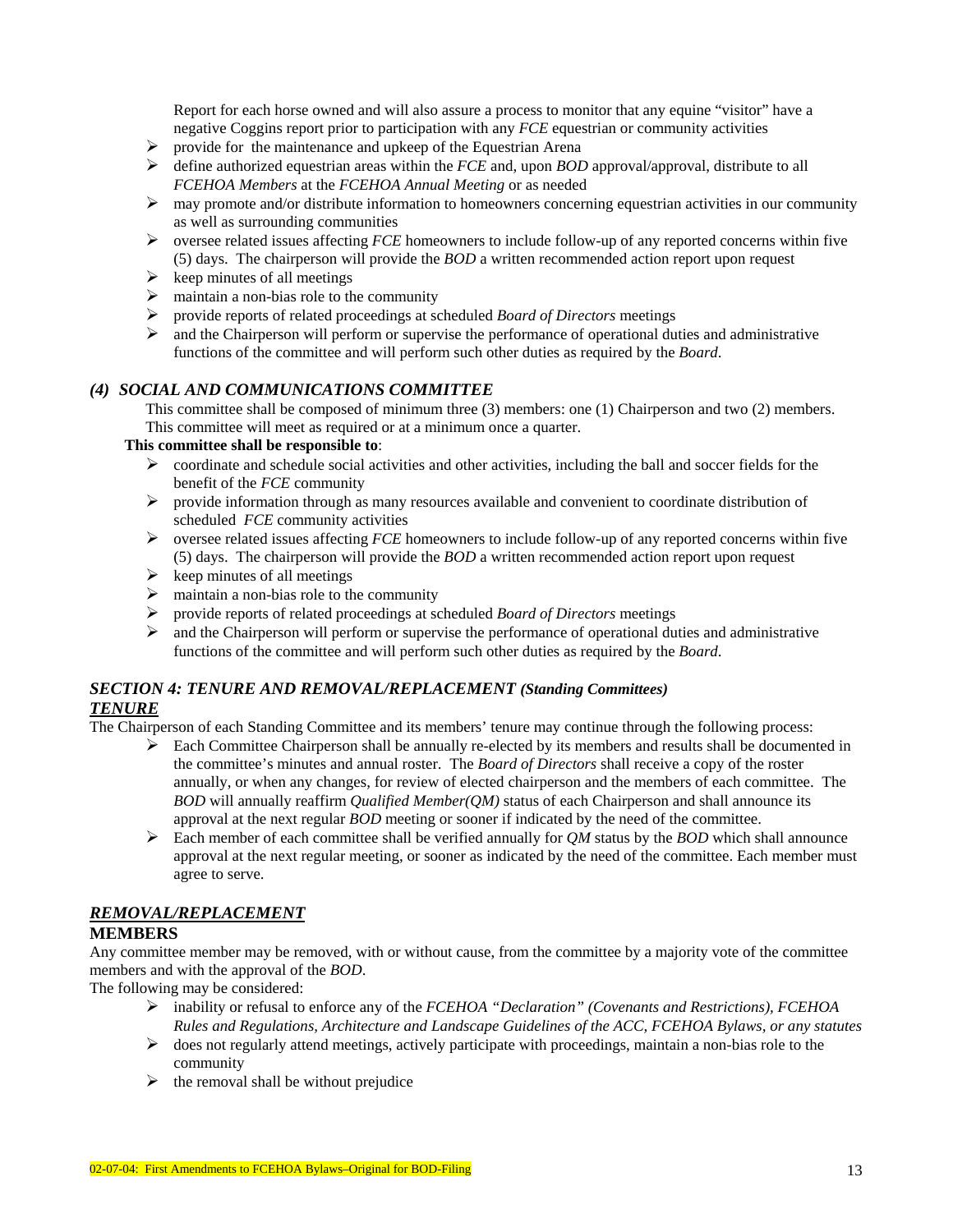Any new member or any replacement of a member will be indicated in each of the committee rosters. A copy will be provided to the *BOD* to indicate member roster changes. The *BOD* shall announce committee roster changes and provide approval at the next regular *BOD* monthly meeting or sooner as indicated by the need of the committee.

#### **CHAIRPERSON**

A Chairperson of any committee may be removed, with or without cause, by a majority vote of the committee members and with the approval of the *BOD*.

The following may be considered:

- ¾ inability or refusal to enforce any of the *FCEHOA "Declaration" (Covenants and Restrictions), FCEHOA Rules and Regulations, Architecture and Landscape Guidelines of the ACC, FCEHOA Bylaws,* or any *statutes*
- $\triangleright$  inability or refusal to perform or supervise the performance of operational duties and administrative functions of their committee as required by the *BOD*
- ¾ does not regularly attend meetings, actively participate with proceedings, maintain a non-bias role to the community
- $\triangleright$  the removal shall be without prejudice

Due to any resignation or removal or vacancy, the committee members will elect, by a majority vote, a new Chairperson and requires the approval of the *BOD*.

### *ARTICLE VIII GENERAL PROVISIONS*

#### *SECTION 1: FISCAL YEAR*

The Fiscal Year is to be determined by the *FCEHOA* Treasurer and with consent of the *Board* and announced at the *FCEHOA Annual Meeting*.

#### *SECTION 2: OFFICIAL SEAL*

There shall be no necessity for a *FCEHOA* seal, but if there should be one, such a seal shall have inscribed thereon the name of the *FCEHOA* and the word *Tarrant County of Texas*. Such seal may be used by causing it or a facsimile thereof to be impressed or affixed or reproduced or otherwise.

#### *SECTION 3: INDEMNIFICATION*

The *FCEHOA* shall indemnify any *Director* or any former *Director* of the *FCEHOA,* against expenses actually and necessarily incurred by him/her and any amount paid in satisfaction of judgments in connection with any action, suit or proceeding, whether civil or criminal in nature, in which he/her is made a party by reason or being or having been such a *Director,* (whether or not a *Director*, at the time such costs or expenses are incurred by or imposed upon him/her) except in relation to matters as to which he/she shall be adjudged in such action, suit or proceeding to be liable for gross negligence or willful misconduct in the performance of duty.

The *FCEHOA* shall pay or cause to be paid to any *Director,* the reasonable costs of settlement of any such action, suit or proceeding. Such right of indemnification shall not be deemed exclusive of any other rights to which such *Director* may entitled by law or under any bylaw, agreement, vote of *Members* or otherwise.

### *ARTICLE IX AMENDMENTS*

#### *SECTION 1: BYLAW AMENDMENTS*

These *FCEHOA Bylaws* may be altered or amended by the affirmative vote of two-thirds of *Qualified Members* voting in person or by proxy at a duly called *Annual* or *Special Meeting* at which a *quorum* of *Qualified Members* is present.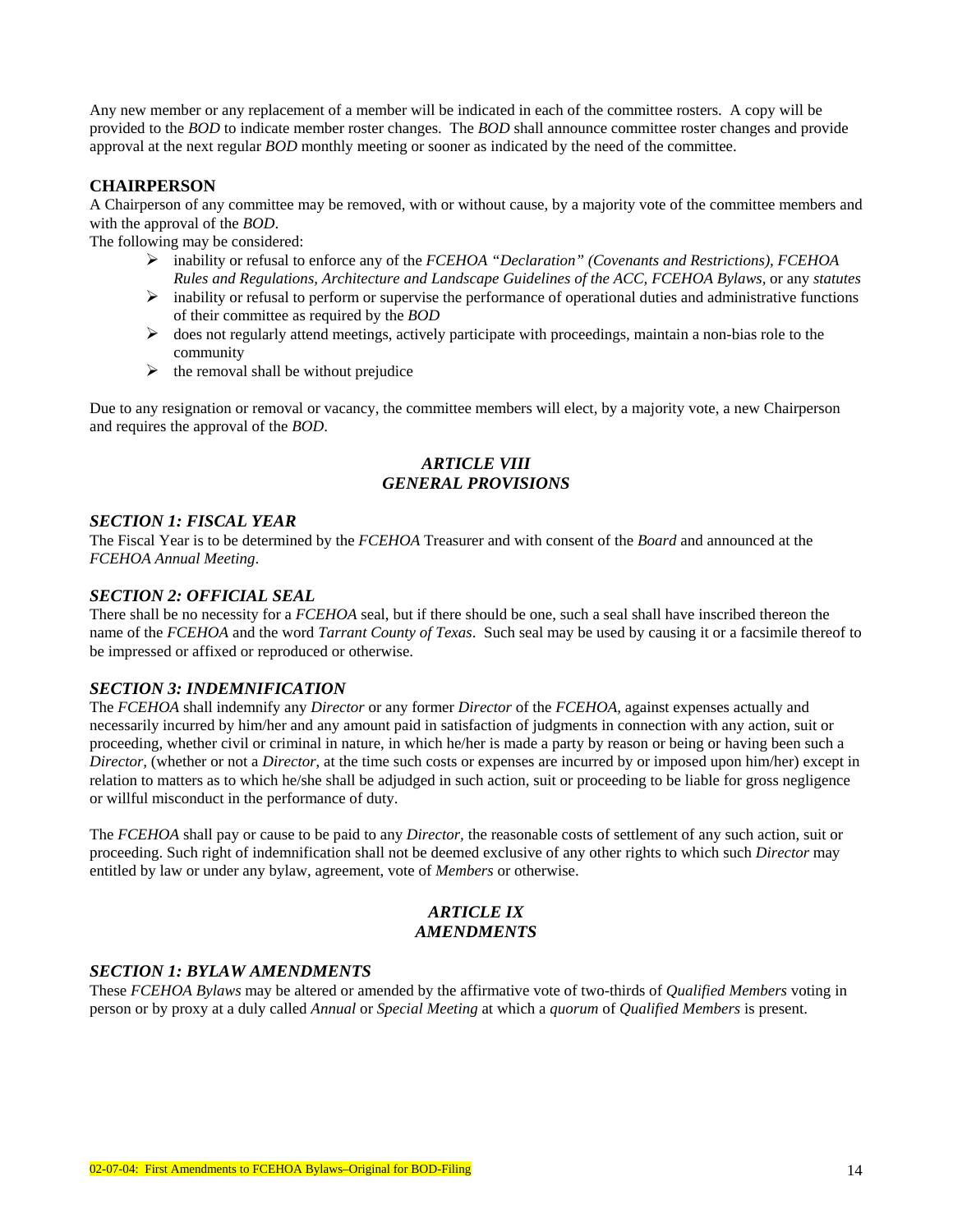# **ADDENDUM**

# **INCLUDED FOR INFORMATION PURPOSES ONLY**

ARTICLE I -OFFICES, DEFINITIONS; SECTION 1: REGISTERED OFFICE AND AGENT **Current Registered Office and Agent: Dean A. Riddle, Riddle & Williams, P.C. 3811 Turtle Creek Blvd., Suite 1050, Dallas, Texas 75219** 

| <b>EXECUTED</b> this | (day) of | (month) and | $\prime$ vear). |
|----------------------|----------|-------------|-----------------|
|----------------------|----------|-------------|-----------------|

**By:** \_\_\_\_\_\_\_\_\_\_\_\_\_\_\_\_\_\_\_\_\_\_\_\_\_\_\_\_\_\_\_\_\_\_\_\_\_\_\_\_\_\_\_\_\_\_\_\_\_\_\_\_\_\_\_\_\_\_\_\_\_\_\_\_\_\_\_\_\_\_\_\_\_\_\_\_\_\_

**STATE OF TEXAS**